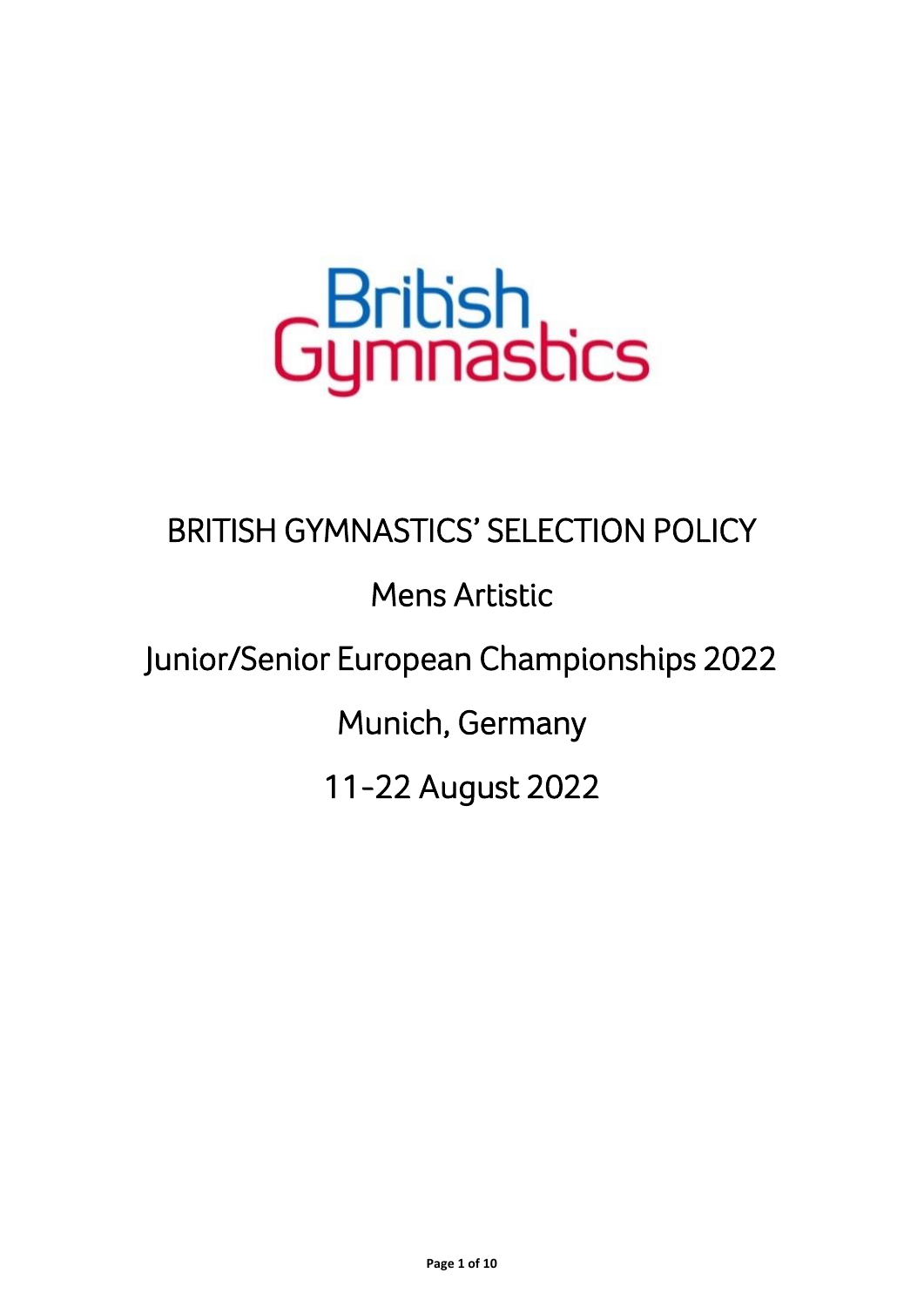#### Schedule of information

| $\pmb{\ast}$            | <b>Title</b>                                                                                                   | Description                                                                     |
|-------------------------|----------------------------------------------------------------------------------------------------------------|---------------------------------------------------------------------------------|
| 1                       | Introduction                                                                                                   | Overview of the competition, nominating and selecting bodies and team           |
|                         |                                                                                                                | composition.                                                                    |
| $\overline{2}$          | Performance Targets                                                                                            | Discipline specific and overall Gymnastics performance targets for the 2022     |
|                         |                                                                                                                | Junior and Senior European Championships.                                       |
| 3                       | <b>Selection Timelines</b>                                                                                     | Key date timeline for selection.                                                |
| $\overline{\mathbf{4}}$ | Competition Format                                                                                             | The competition format for the European Championships                           |
| 5                       | Gymnast Eligibility Criteria                                                                                   | The criteria that a gymnast must meet in order to be eligible for consideration |
|                         |                                                                                                                | prior to achievement of performance requirements.                               |
| 6                       | Performance Standards                                                                                          | The scores that are required to be achieved by gymnasts to be considered for    |
|                         |                                                                                                                | selection to the event listed in this policy                                    |
| $\overline{7}$          | Additional Performance Factors                                                                                 | The factors, in priority order, that will be considered for selection.          |
| 8                       | Selection Panel                                                                                                | The list of voting and non-voting members of the selection panel                |
| 9                       | <b>Selection Process</b><br>Key principles and dates/times that the selection panel will adhere to in relation |                                                                                 |
|                         |                                                                                                                | to gymnast and coach selection.                                                 |
| 10                      | Selection Process for team, coach                                                                              | Key requirements considered by the selection panel for team coach places.       |
|                         | places                                                                                                         |                                                                                 |
| 11                      | <b>Gymnast and Coach Expectations</b>                                                                          | The key requirements and expectations of gymnasts and team coaches once         |
|                         |                                                                                                                | selected.                                                                       |
| 12                      | Internal Communication of                                                                                      | The time, date and method of communicating the selections to eligible           |
|                         | Selections                                                                                                     | gymnasts and coaches.                                                           |
| 13                      | Appeals                                                                                                        | The time and date window, and process to enter an appeal to the selections.     |
| 14                      | External Communication of                                                                                      | The process of communicating and announcing the selections by British           |
|                         | Selections                                                                                                     | Gymnastics following the Appeals process.                                       |
| 15                      | Injury and Replacements                                                                                        | The conditions and process whereby replacements may be made.                    |
| 16                      | Team Organisation                                                                                              | Key dates and times that the team will travel to Munich in 2022                 |
| 17                      | Announcement                                                                                                   | Information regarding the process for British Gymnastics announcements          |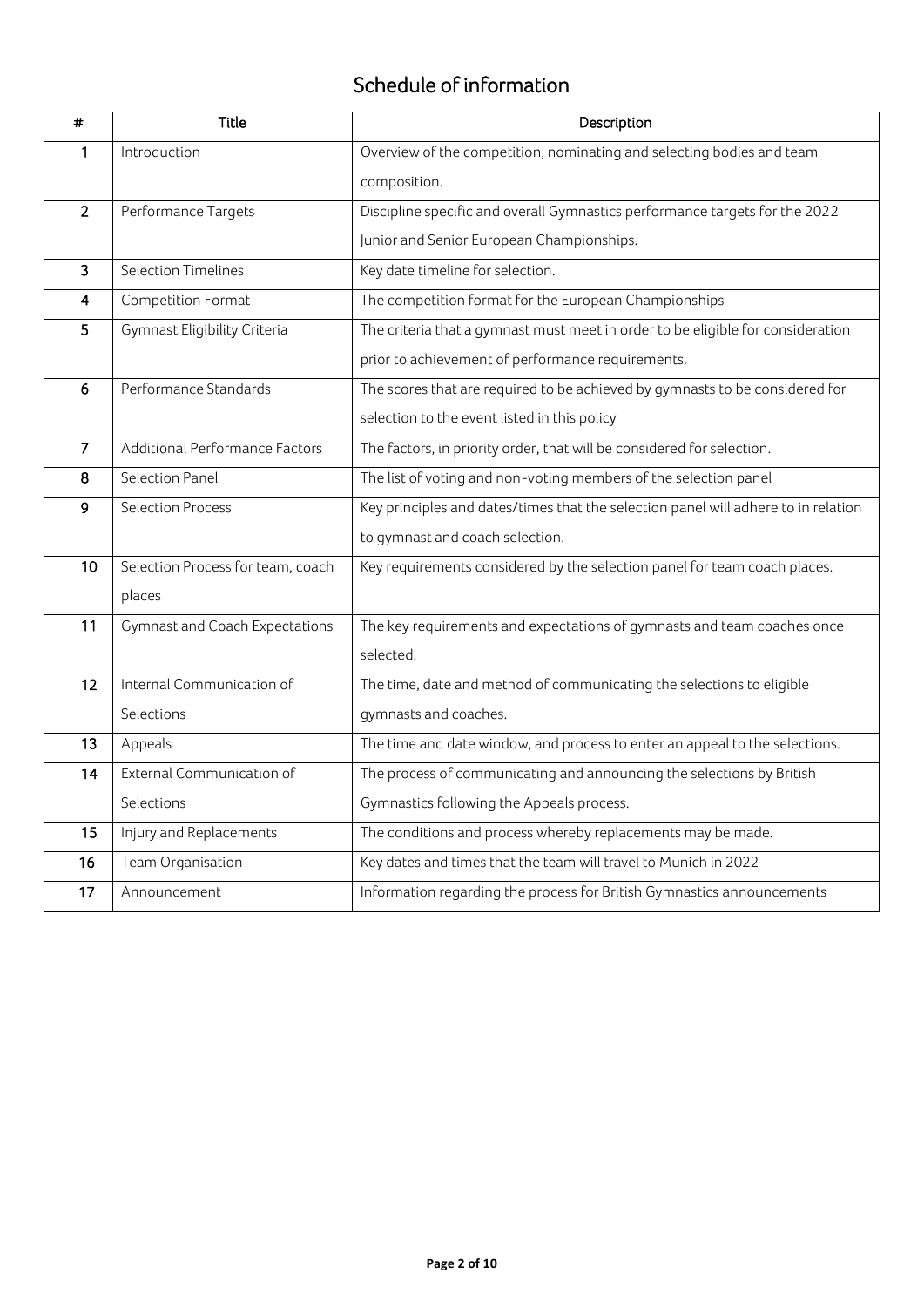| 1. Introduction        | The Junior and Senior European Championships is the performance competition and a milestone<br>target event for 2022                                                                                                                                                                                                                                                                                                          |                                                                                            |  |  |  |  |
|------------------------|-------------------------------------------------------------------------------------------------------------------------------------------------------------------------------------------------------------------------------------------------------------------------------------------------------------------------------------------------------------------------------------------------------------------------------|--------------------------------------------------------------------------------------------|--|--|--|--|
|                        | As a Performance competition, selections will be made on the basis of the gymnasts most capable<br>of performing and challenging to win as many medals as possible. This is also a qualification event<br>for the 2024 Paris Olympic Games and British Gymnastics will field a team with the priority goal of<br>ensuring a Top 13 Team placing to ensure continued involvement in the Olympic Team<br>qualification process. |                                                                                            |  |  |  |  |
|                        | European Championships will be made according to this selection policy.                                                                                                                                                                                                                                                                                                                                                       | The nomination of gymnasts and coaches to represent Great Britain at the Junior and Senior |  |  |  |  |
|                        | Gymnasts should also note the maximum competition team size for the Junior and Senior<br>European Championships is: 5 gymnasts (Junior), 5 gymnasts (senior).                                                                                                                                                                                                                                                                 |                                                                                            |  |  |  |  |
| 2. Performance Targets | British Gymnastics is targeting:                                                                                                                                                                                                                                                                                                                                                                                              |                                                                                            |  |  |  |  |
|                        | Senior Team Top 3 placing                                                                                                                                                                                                                                                                                                                                                                                                     | Junior Team Top 3 placing                                                                  |  |  |  |  |
|                        | 2 senior gymnasts in Top 12 AA                                                                                                                                                                                                                                                                                                                                                                                                | 2 junior gymnasts in Top 12 AA                                                             |  |  |  |  |
|                        | 3-5 Senior apparatus finals                                                                                                                                                                                                                                                                                                                                                                                                   | 3-5 Junior apparatus finals                                                                |  |  |  |  |
|                        | 2-4 Senior Apparatus Medals                                                                                                                                                                                                                                                                                                                                                                                                   | 2-4 Junior Apparatus medals                                                                |  |  |  |  |
| 3. Selection Timelines | Definitive entry: 2 <sup>nd</sup> May 2022                                                                                                                                                                                                                                                                                                                                                                                    |                                                                                            |  |  |  |  |
|                        | Nominative Entry: 4 <sup>th</sup> July 2022                                                                                                                                                                                                                                                                                                                                                                                   |                                                                                            |  |  |  |  |
|                        | Coaches pre selection meeting will take place on 20 <sup>th</sup> June online<br>a)                                                                                                                                                                                                                                                                                                                                           |                                                                                            |  |  |  |  |
|                        | Selection Panel Meeting will take place on 21 <sup>st</sup> June, 11.30am at LNSC<br>b)                                                                                                                                                                                                                                                                                                                                       |                                                                                            |  |  |  |  |
|                        | Internal Communication of selections - will take place on 22/06/2022<br>$\mathsf{C}$                                                                                                                                                                                                                                                                                                                                          |                                                                                            |  |  |  |  |
|                        | Appeals window - will be in effect from midday on 22/06/2022 to midday on 24/06/2022<br>$\mathsf{d}$                                                                                                                                                                                                                                                                                                                          |                                                                                            |  |  |  |  |
|                        | Public communication of selections on or after 28 <sup>th</sup> June 2022<br>e)                                                                                                                                                                                                                                                                                                                                               |                                                                                            |  |  |  |  |
| 4. Competition Format  | The competition format will be delivered as per FIG Competition rules and regulations.<br>1.                                                                                                                                                                                                                                                                                                                                  |                                                                                            |  |  |  |  |
|                        | Scoring at the [event] will be delivered as per the FIG Code of Points.<br>2.                                                                                                                                                                                                                                                                                                                                                 |                                                                                            |  |  |  |  |
|                        | 3.<br>The competition classes at the Junior and Senior European Championships are:                                                                                                                                                                                                                                                                                                                                            |                                                                                            |  |  |  |  |
|                        | Thursday 18th August: Senior Individual AA Final<br>$\bullet$                                                                                                                                                                                                                                                                                                                                                                 |                                                                                            |  |  |  |  |
|                        | Friday 19 <sup>th</sup> August: Junior Individual AA and Team Final<br>$\bullet$                                                                                                                                                                                                                                                                                                                                              |                                                                                            |  |  |  |  |
|                        | Saturday 20 <sup>th</sup> August: Senior Team Final<br>$\bullet$                                                                                                                                                                                                                                                                                                                                                              |                                                                                            |  |  |  |  |
|                        | Sunday 21 <sup>st</sup> August-Junior and Senior Apparatus Finals<br>$\bullet$                                                                                                                                                                                                                                                                                                                                                |                                                                                            |  |  |  |  |
|                        | Team format is 5,4,3 for Juniors<br>$\bullet$                                                                                                                                                                                                                                                                                                                                                                                 |                                                                                            |  |  |  |  |
|                        | Team format is 5,4,3 for Seniors, and 5,3,3 in Team Final<br>٠                                                                                                                                                                                                                                                                                                                                                                |                                                                                            |  |  |  |  |
|                        |                                                                                                                                                                                                                                                                                                                                                                                                                               |                                                                                            |  |  |  |  |
|                        |                                                                                                                                                                                                                                                                                                                                                                                                                               |                                                                                            |  |  |  |  |
|                        |                                                                                                                                                                                                                                                                                                                                                                                                                               |                                                                                            |  |  |  |  |
|                        |                                                                                                                                                                                                                                                                                                                                                                                                                               |                                                                                            |  |  |  |  |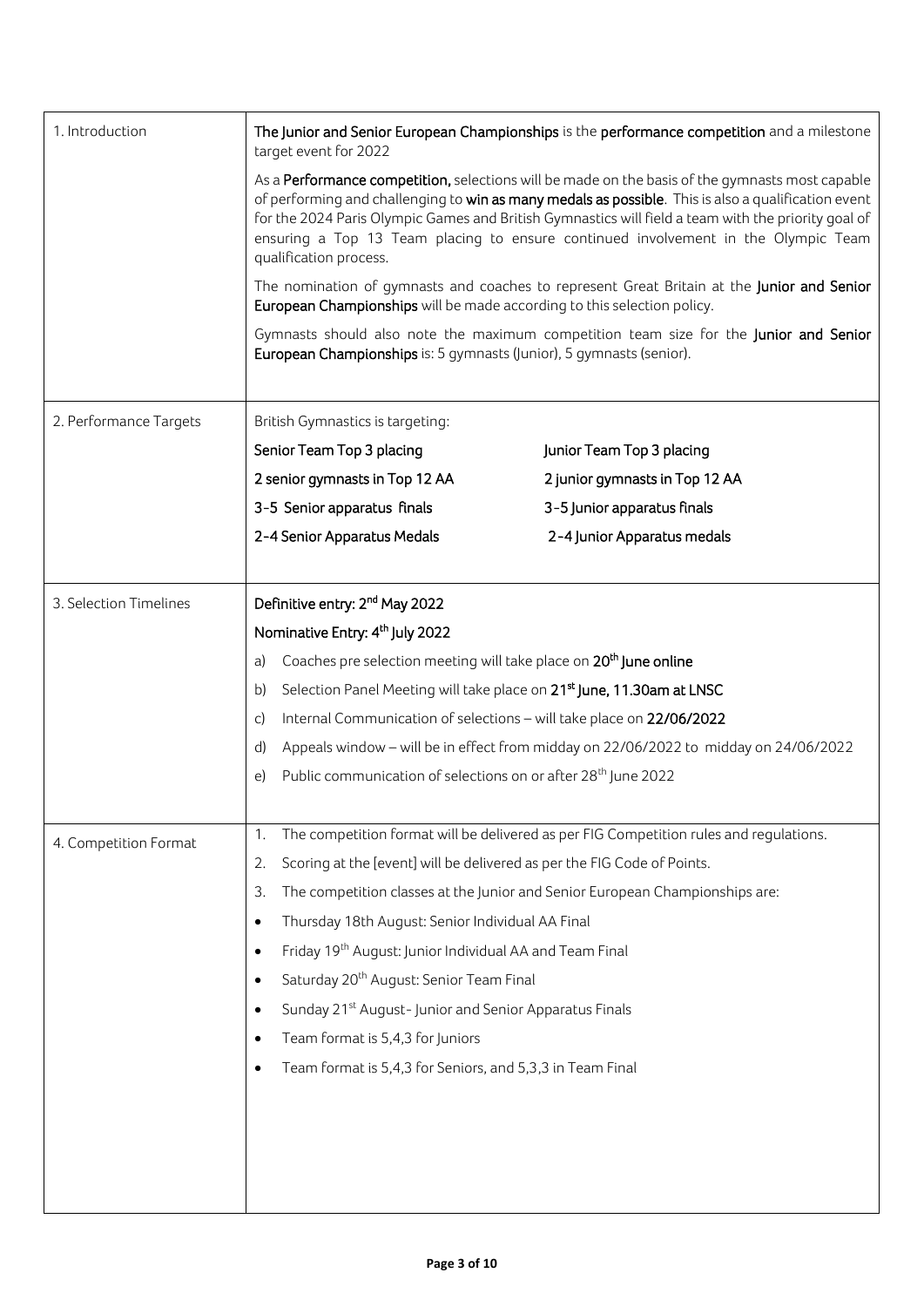| 5. Gymnast Eligibility Criteria |                                                     | Gymnasts are eligible for consideration provided they:                                                                                                                                                                                                                                                                                                                                                                                                                                                                                                                                                                                                                                                                                                                                          |
|---------------------------------|-----------------------------------------------------|-------------------------------------------------------------------------------------------------------------------------------------------------------------------------------------------------------------------------------------------------------------------------------------------------------------------------------------------------------------------------------------------------------------------------------------------------------------------------------------------------------------------------------------------------------------------------------------------------------------------------------------------------------------------------------------------------------------------------------------------------------------------------------------------------|
|                                 | $\bullet$                                           | are a British Citizen holding or eligible to hold a British passport.                                                                                                                                                                                                                                                                                                                                                                                                                                                                                                                                                                                                                                                                                                                           |
|                                 | $\bullet$                                           | Are aged 15-18 in the year of competition for Juniors, 18+ in the year of competition for<br>Seniors                                                                                                                                                                                                                                                                                                                                                                                                                                                                                                                                                                                                                                                                                            |
|                                 | $\bullet$                                           | are a current British Gymnastics member                                                                                                                                                                                                                                                                                                                                                                                                                                                                                                                                                                                                                                                                                                                                                         |
|                                 | $\bullet$                                           | are eligible to compete for Great Britain by possession of a current Gymnast Licence held with<br>FIG and no membership or doping related violations at the time of nomination                                                                                                                                                                                                                                                                                                                                                                                                                                                                                                                                                                                                                  |
|                                 | $\bullet$                                           | have competed in at least 2 of the following Designated Selection Events (DSEs)                                                                                                                                                                                                                                                                                                                                                                                                                                                                                                                                                                                                                                                                                                                 |
|                                 | a)<br>b)<br>c)<br>d)<br>e)<br>f)<br>g)<br>h)<br>ij) | British Championships in September 2021<br>World Championships/Olympic Games 2021<br>GB Junior Internationals between September 2021 and June 2022<br>Home Nations Championships in Feb/March 2022<br>British Championships in March 2022<br>World Cup A series in Feb/March 2022<br>London Open in May 2022<br>British Team Championships in June 2022<br>Any other GB senior internationals between September 2021 and June 2022                                                                                                                                                                                                                                                                                                                                                              |
|                                 | $\approx$                                           | Gymnasts selected for the Commonwealth Games in July may also be considered for European<br>Championships if it is deemed an appropriate tactical build up for World Championships in<br>October.                                                                                                                                                                                                                                                                                                                                                                                                                                                                                                                                                                                               |
|                                 |                                                     | Any gymnast unable to compete at the listed Designated Selection Events can<br>petition to the HNC for consideration. Gymnasts are required to send a petition in<br>writing explaining the reasons for being unable to compete at the DSE's<br>to chris.hughes@british-gymnastics.org by 12pm Friday 11 <sup>th</sup> March 2022. Any<br>gymnast who is considered based upon a petition will be required to submit agreed<br>competition routine footage to an independent GB judging panel no later than 20 <sup>th</sup><br>June 2022 from events between January and June 20 <sup>th</sup> 2022. The judging panel will<br>evaluate the performances to determine if they meet the performance standards<br>listed in Section 6. The scoring of submitted routines is not open for appeal. |
|                                 | $\circ$                                             | Achieved at least 2 of the minimum Performance Standards, listed in section 6.                                                                                                                                                                                                                                                                                                                                                                                                                                                                                                                                                                                                                                                                                                                  |
|                                 | $\circ$                                             | Due to the unprecedented challenges faced by the Covid-19 pandemic, competitions in<br>2022 are subject to constant review. In light of any competition cancellations or<br>postponements, British Gymnastics will reserve the right to review and amend the list of<br>DSE's to provide opportunities, where possible, to demonstrate performance potential and<br>form prior to nomination and selection.                                                                                                                                                                                                                                                                                                                                                                                     |
|                                 | $\circ$                                             | have signed a World Class Programme Athlete Agreement (2021-2025) with British<br>Gymnastics at the time of the nomination meeting.                                                                                                                                                                                                                                                                                                                                                                                                                                                                                                                                                                                                                                                             |
|                                 | $\circ$                                             | have completed any additional third-party agency requirements (such as, but not limited to,<br>UK Anti-Doping, the World Anti-Doping Agency and/or the British Olympic Association).                                                                                                                                                                                                                                                                                                                                                                                                                                                                                                                                                                                                            |
|                                 |                                                     |                                                                                                                                                                                                                                                                                                                                                                                                                                                                                                                                                                                                                                                                                                                                                                                                 |
|                                 |                                                     |                                                                                                                                                                                                                                                                                                                                                                                                                                                                                                                                                                                                                                                                                                                                                                                                 |
|                                 |                                                     |                                                                                                                                                                                                                                                                                                                                                                                                                                                                                                                                                                                                                                                                                                                                                                                                 |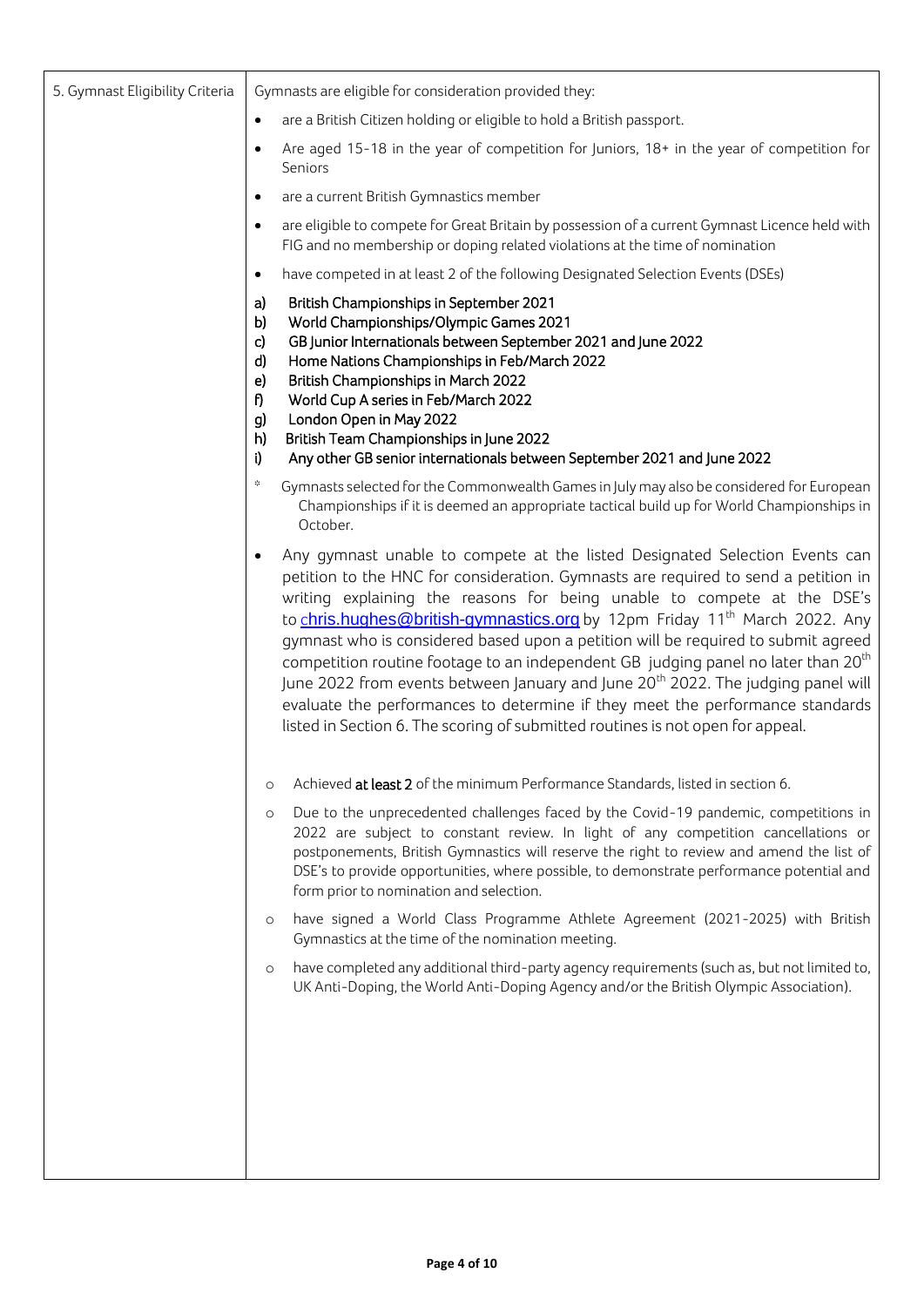| 6. Performance Standards               |                                                                                                                | 1. Athletes wishing to be considered for nomination are expected to achieve a minimum of two<br>start values and two final score values within competition during the Designated Selection<br>Events listed in table 1. |                                                        |              |                                                                                                                                                                                                                                                                                                                                                                                                                                                                                                                                                                                                                                                                   |      |             |       |  |
|----------------------------------------|----------------------------------------------------------------------------------------------------------------|-------------------------------------------------------------------------------------------------------------------------------------------------------------------------------------------------------------------------|--------------------------------------------------------|--------------|-------------------------------------------------------------------------------------------------------------------------------------------------------------------------------------------------------------------------------------------------------------------------------------------------------------------------------------------------------------------------------------------------------------------------------------------------------------------------------------------------------------------------------------------------------------------------------------------------------------------------------------------------------------------|------|-------------|-------|--|
|                                        |                                                                                                                | Table 1. 2022 Senior European Championships minimum selection scores.                                                                                                                                                   |                                                        |              |                                                                                                                                                                                                                                                                                                                                                                                                                                                                                                                                                                                                                                                                   |      |             |       |  |
|                                        | <b>Values</b>                                                                                                  | Floor                                                                                                                                                                                                                   | Pommel                                                 | <b>Rings</b> | Vault                                                                                                                                                                                                                                                                                                                                                                                                                                                                                                                                                                                                                                                             | Pbar | <b>HBar</b> | AA    |  |
|                                        | <b>Start</b>                                                                                                   | 5.8                                                                                                                                                                                                                     | 6.3                                                    | 6.2          | 5.6                                                                                                                                                                                                                                                                                                                                                                                                                                                                                                                                                                                                                                                               | 6.1  | 6.1         | $83+$ |  |
|                                        | Final                                                                                                          | 14.2                                                                                                                                                                                                                    | 14.7                                                   | 14.6         | 14.6<br>$(av)*$                                                                                                                                                                                                                                                                                                                                                                                                                                                                                                                                                                                                                                                   | 14.7 | 13.8        |       |  |
|                                        |                                                                                                                | * 14.6 is the average final score required for 2 vaults in any 1 competition.                                                                                                                                           |                                                        |              |                                                                                                                                                                                                                                                                                                                                                                                                                                                                                                                                                                                                                                                                   |      |             |       |  |
|                                        | (Junior Code).                                                                                                 |                                                                                                                                                                                                                         |                                                        |              | Table 2. 2022 Junior European Championships minimum selection scores.                                                                                                                                                                                                                                                                                                                                                                                                                                                                                                                                                                                             |      |             |       |  |
|                                        | <b>Values</b>                                                                                                  | <b>Floor</b>                                                                                                                                                                                                            | Pommel                                                 | <b>Rings</b> | Vault                                                                                                                                                                                                                                                                                                                                                                                                                                                                                                                                                                                                                                                             | Pbar | <b>HBar</b> | AA    |  |
|                                        | <b>Start</b>                                                                                                   | 5.0                                                                                                                                                                                                                     | 5.0                                                    | 4.5          | 4.8/5.2                                                                                                                                                                                                                                                                                                                                                                                                                                                                                                                                                                                                                                                           | 5.0  | 4.5         | 78.5  |  |
|                                        | Final                                                                                                          | 13.6                                                                                                                                                                                                                    | 12.8                                                   | 12.8         | $14.0 (av)*$                                                                                                                                                                                                                                                                                                                                                                                                                                                                                                                                                                                                                                                      | 13.0 | 12.8        |       |  |
|                                        | in 2024.                                                                                                       |                                                                                                                                                                                                                         | international and national scoring prior to that date. |              | The above scores reflect the change in the Code of Points from January 2022, and BG reserve the<br>right to make adjustments to these scores by 10 <sup>th</sup> March 2022 following monitoring of<br>2. In the absence of a sufficient number of athletes achieving the performance standards,<br>the nomination panel may take into consideration athletes who do not reach the<br>performance standards due to injury, illness or other key factors such as the impact of the<br>covid pandemic on training and competition plans based on supporting the longer-term<br>direction of the programme of qualifying for and winning medals at the Olympic Games |      |             |       |  |
| 7.Additional<br>Performance<br>Factors | The panel will consider the following Additional Performance Factors (APF), when<br>1.<br>nominating gymnasts: |                                                                                                                                                                                                                         |                                                        |              |                                                                                                                                                                                                                                                                                                                                                                                                                                                                                                                                                                                                                                                                   |      |             |       |  |
|                                        | a)                                                                                                             | Gymnasts scoring potential to win a medal or achieve the performance targets at the                                                                                                                                     |                                                        |              |                                                                                                                                                                                                                                                                                                                                                                                                                                                                                                                                                                                                                                                                   |      |             |       |  |
|                                        |                                                                                                                | European Championships                                                                                                                                                                                                  |                                                        |              |                                                                                                                                                                                                                                                                                                                                                                                                                                                                                                                                                                                                                                                                   |      |             |       |  |
|                                        | b)                                                                                                             | Current and most recent performance form in the build-up to nomination, including                                                                                                                                       |                                                        |              |                                                                                                                                                                                                                                                                                                                                                                                                                                                                                                                                                                                                                                                                   |      |             |       |  |
|                                        |                                                                                                                | performances at the Designated Selection Events (DSEs)                                                                                                                                                                  |                                                        |              |                                                                                                                                                                                                                                                                                                                                                                                                                                                                                                                                                                                                                                                                   |      |             |       |  |
|                                        | C)                                                                                                             |                                                                                                                                                                                                                         |                                                        |              | Gymnasts potential to contend for medals at the 2024 Olympic Games                                                                                                                                                                                                                                                                                                                                                                                                                                                                                                                                                                                                |      |             |       |  |
|                                        | d)                                                                                                             |                                                                                                                                                                                                                         |                                                        |              | Major Championship and International performance pedigree in 2022                                                                                                                                                                                                                                                                                                                                                                                                                                                                                                                                                                                                 |      |             |       |  |
|                                        | e)                                                                                                             | Athlete Plan (IAP)                                                                                                                                                                                                      |                                                        |              | Engagement with the World Class Programme including adherence to agreed Individual                                                                                                                                                                                                                                                                                                                                                                                                                                                                                                                                                                                |      |             |       |  |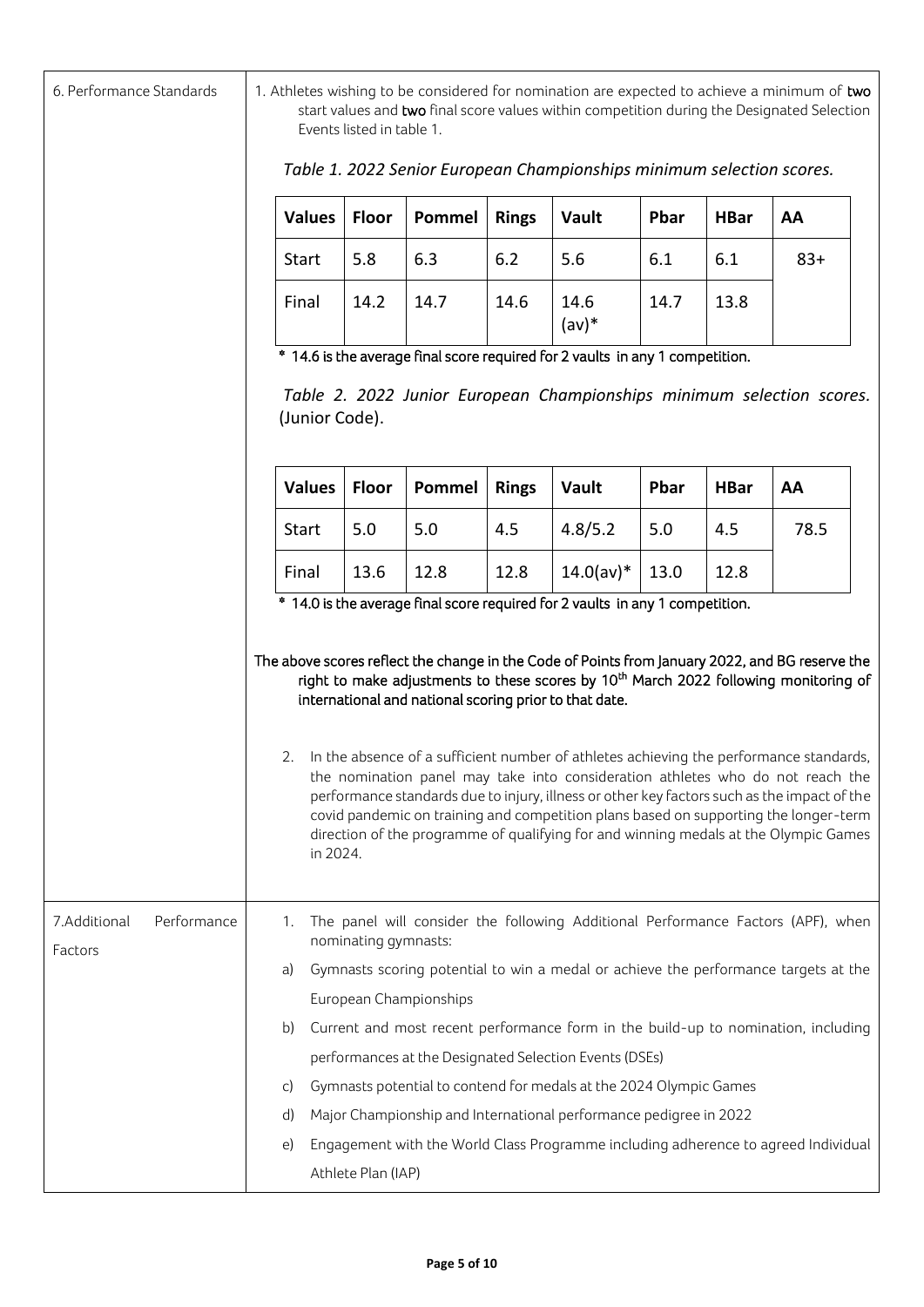|                      | Current medical and injury status including recent training history and any additional<br>f)                                                                                                             |
|----------------------|----------------------------------------------------------------------------------------------------------------------------------------------------------------------------------------------------------|
|                      | extenuating circumstances that the panel feels necessary to consider at its discretion                                                                                                                   |
|                      | Longer term aims of the World Class Programme and/or multi cycle Olympic potential<br>g)                                                                                                                 |
|                      |                                                                                                                                                                                                          |
|                      | The Performance factors will be viewed in a ranked, priority order from a to f, with 'a' being<br>2.                                                                                                     |
|                      | the most important factor for consideration.                                                                                                                                                             |
| 8.Selection Panel    | 1. The selection panel will consist of:                                                                                                                                                                  |
|                      | Performance Director (chair & voting)                                                                                                                                                                    |
|                      | Head National Coach (voting)                                                                                                                                                                             |
|                      | National Coach (voting)                                                                                                                                                                                  |
|                      | Technical Committee Chair (non-voting)                                                                                                                                                                   |
|                      | Nominated Performance Representative (non-voting)                                                                                                                                                        |
|                      | Appointed Judging Representative (non-voting)                                                                                                                                                            |
|                      | Chief Medical Officer or Medical representative (non-voting)                                                                                                                                             |
|                      | Independent Observers (up to two, non-voting)*1                                                                                                                                                          |
|                      | 2. Prior to the commencement of the meeting, and no later than 72 hrs prior, all panel members                                                                                                           |
|                      | must declare any conflicts of interest to the chair.                                                                                                                                                     |
|                      | 3. At the start of the meeting the chair will log any conflicts and confirm any arrangements                                                                                                             |
|                      | based on any registered conflicts.                                                                                                                                                                       |
|                      | The selections for all available places will be made through discussion of the eligible<br>4.                                                                                                            |
|                      | gymnasts, reviewing the performance factors (section 6), and the ability to deliver the                                                                                                                  |
|                      | performance targets (section 2).                                                                                                                                                                         |
|                      | 5. Whereby proposed selections can't be agreed through reaching a consensus, each decision                                                                                                               |
|                      | maker will have 1 vote per available quota place. Panel members must cast a vote for the                                                                                                                 |
|                      | nomination to proceed.                                                                                                                                                                                   |
|                      | *1 Independent observers are in appointed to provide assurance that the policy is applied in a fair, consistent                                                                                          |
|                      | and transparent manner. Independent observers could be appointed from (but not limited to) British                                                                                                       |
|                      | Athletes Commission, UK Sport, British Olympic Association, Sports Lawyers and other Olympic/Paralympic                                                                                                  |
|                      | Sports Management professionals.                                                                                                                                                                         |
| 9. Selection Process | 1. Prior to the selection panel meeting information will be compiled from relevant personnel to<br>support the panel's decision making during the meeting. This would include, but is not limited<br>to: |
|                      | Analytics related to performances at the Designated Selection Events<br>a)                                                                                                                               |
|                      | Analytics related to performances of other nations<br>b)<br>Injury, Illness and training information related to gymnasts achieving the performance<br>C)<br>standards                                    |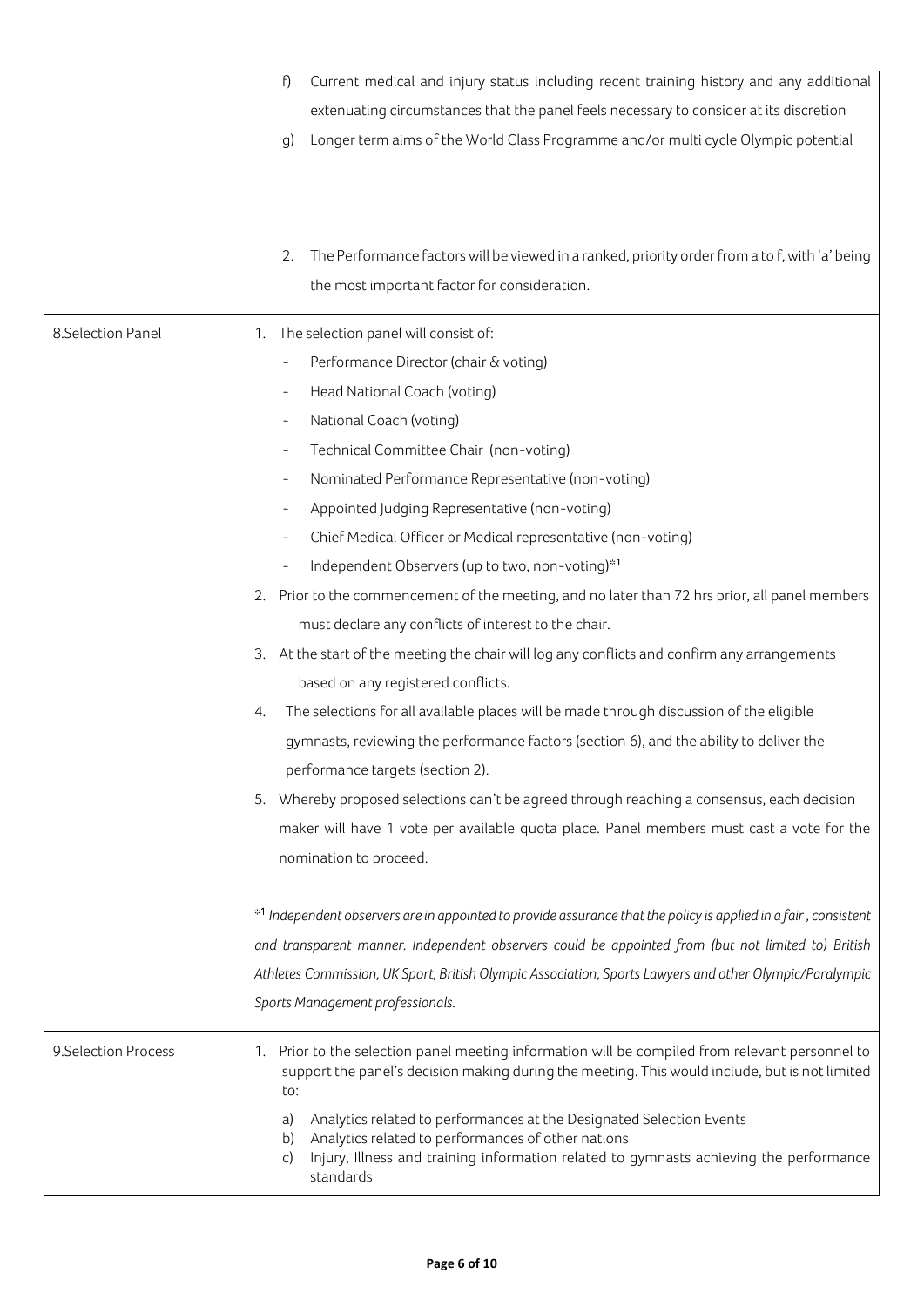|                                                      |    | 2. The selection panel will meet to consider any relevant input from the British Gymnastics Sport<br>Science & Medicine staff, National Coaches, Judging representatives and Performance staff to<br>discuss the nomination of the gymnasts.                                                                                |
|------------------------------------------------------|----|-----------------------------------------------------------------------------------------------------------------------------------------------------------------------------------------------------------------------------------------------------------------------------------------------------------------------------|
|                                                      |    | 3. Gymnasts meeting the eligibility criteria, including Performance Standards, will be considered<br>against the Additional Performance Factors.                                                                                                                                                                            |
|                                                      |    | 4. A gymnast who is ill or injured prior to or during one of the DSEs must provide written<br>authentication of the injury or illness by one of the medical personnel approved by British<br>Gymnastics (listed at the end of this Policy).                                                                                 |
|                                                      |    | 5. A gymnast who meets the eligibility criteria but does not meet the Performance Standards can<br>be considered for selection by the panel and these gymnasts will be identified at the start of<br>the selection panel discussions using relevant information aligned to the Additional<br>Performance Factors.           |
|                                                      |    | 6. The nominated gymnasts and coaches will be those, in the expert opinion of the Nomination<br>Panel, most able to achieve the targets listed in the section 'Performance Targets'.                                                                                                                                        |
|                                                      |    | 7. As part of the selection process, a gymnast's allocation of apparatus/routine requirements<br>may be identified as part of the conditions of selection.                                                                                                                                                                  |
|                                                      | 8. | Based on the events requirements, when reviewing eligible gymnasts, their performances and<br>the additional performance factors, it may identify travelling or non-travelling reserves.<br>Whereby multiple reserves are identified, the travelling reserve will be confirmed no later than<br>18 <sup>th</sup> July 2022. |
|                                                      | 9. | The selection panel will meet on 21 <sup>st</sup> June 2022                                                                                                                                                                                                                                                                 |
|                                                      |    | 10. The Performance Director will then communicate the nominations to all eligible gymnasts and<br>coaches by midday on 22 <sup>nd</sup> June 2022.                                                                                                                                                                         |
| 10.Selection<br>Process<br>for<br>Team Coach places  | 1. | Based upon the number of athlete places qualified, British Gymnastics will confirm the<br>number of Team Coach accreditations available at the Senior and Junior European<br>Championships.                                                                                                                                 |
|                                                      | 2. | British Gymnastics will consider its long-term Olympic strategy when selecting team<br>coaches, to support the achievement of the performance targets.                                                                                                                                                                      |
|                                                      | 3. | Based upon the availability of accreditations, competition strategy and longer term strategy<br>for the Olympic Games, the allocation of coach accreditations will be made based upon the<br>following priority order:                                                                                                      |
|                                                      |    | A coach who can support the achievement of the performance targets through working<br>a)<br>with the Team Leader, Head National Coach and National Coach to support the team's<br>needs. At least one of the accredited Team Coaches will be a BG National Coach.                                                           |
|                                                      |    | A coach who can support the achievement of the performance targets through working<br>b)<br>with gymnasts who possesses the highest probability of delivering medals at the<br>European Championships.                                                                                                                      |
| 11. Expectations of selected<br>gymnasts and coaches | 1. | Selected gymnasts and coaches, including reserve(s), (where agreed) will be expected to<br>undertake all identified pre-competition activities (Camps and Competitions) laid out by the<br>Head National Coach as part of the preparations for the Championships to prove their<br>readiness to compete.                    |
|                                                      | 2. | Selected gymnasts and coaches (including the reserve(s)) must also agree to observe all<br>obligations outlined within the British Gymnastics' Performance Athlete Agreement 2021-<br>25 and any subsequent Codes of Behaviour adopted by British Gymnastics.                                                               |
| 12.Internal Communication<br>of Selections           | 1. | The Performance Director will communicate the selections to all eligible gymnast and coaches<br>by midday on 22 <sup>nd</sup> June 2022                                                                                                                                                                                     |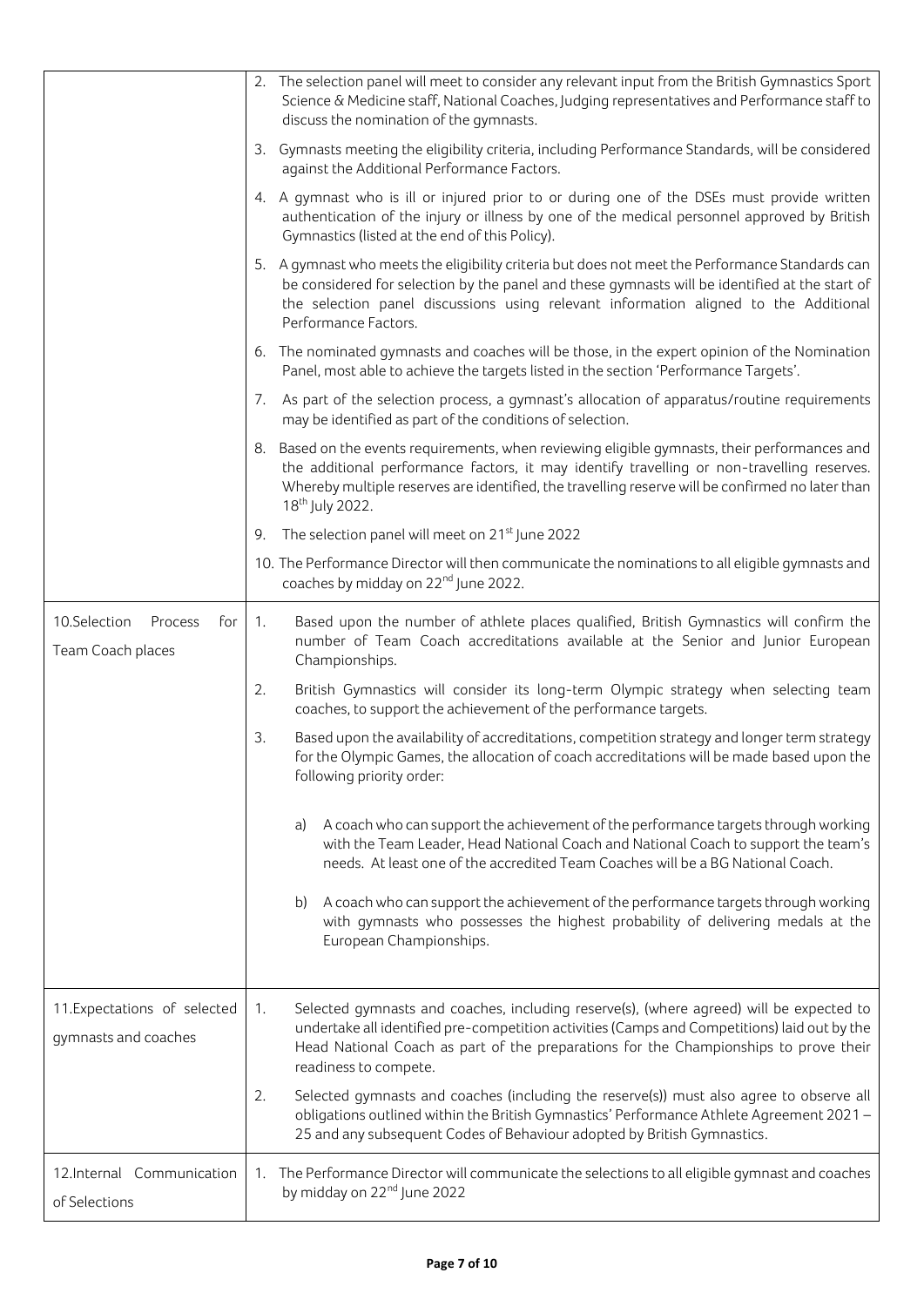|                                            |    | 2. The communication of selections is strictly confidential and is not to be publicised.                                                                                                                                                                                                                                                                                                                                                                                                                                                                                                                                                                                                                                                                                                                                                                                                                                                                            |
|--------------------------------------------|----|---------------------------------------------------------------------------------------------------------------------------------------------------------------------------------------------------------------------------------------------------------------------------------------------------------------------------------------------------------------------------------------------------------------------------------------------------------------------------------------------------------------------------------------------------------------------------------------------------------------------------------------------------------------------------------------------------------------------------------------------------------------------------------------------------------------------------------------------------------------------------------------------------------------------------------------------------------------------|
| 13.Appeals                                 |    | 1. Appeals can only be submitted from midday on 22/06/2022 to midday on 24/06/2022 for a<br>non-selected gymnast on the grounds that the process outlined within this Selection Policy<br>has not been adhered to.                                                                                                                                                                                                                                                                                                                                                                                                                                                                                                                                                                                                                                                                                                                                                  |
|                                            | 2. | The British Gymnastics appeals policy can be found here: Selection Appeals Process                                                                                                                                                                                                                                                                                                                                                                                                                                                                                                                                                                                                                                                                                                                                                                                                                                                                                  |
|                                            |    | 3. Support for athletes when considering or pursuing an appeal is available from the British<br>Athletes Commission (www.britishathletes.org)                                                                                                                                                                                                                                                                                                                                                                                                                                                                                                                                                                                                                                                                                                                                                                                                                       |
| 14.External Communication<br>of Selections | 1. | Selected Team Members agree not to make any announcement to the media or public in any<br>form (including on any personal websites) regarding their selection until after British<br>Gymnastics have announced the Team.                                                                                                                                                                                                                                                                                                                                                                                                                                                                                                                                                                                                                                                                                                                                            |
| 15. Injury & Replacement                   |    | 1. In the event of injury and/or the need for replacement, a selection panel will be formed and<br>any gymnast listed as a reserve may be called upon to join the Team at any time.                                                                                                                                                                                                                                                                                                                                                                                                                                                                                                                                                                                                                                                                                                                                                                                 |
|                                            |    | 2. Once Team selections have been confirmed by the Approval Panel, all selected gymnasts<br>(including the reserve(s)) must agree not to withhold any information on training fitness, injury<br>status or illness that could affect training or competition at any time until the point of the<br>[event].                                                                                                                                                                                                                                                                                                                                                                                                                                                                                                                                                                                                                                                         |
|                                            |    | 3. All selected gymnasts (including the reserve(s)) must declare any medications they are taking,<br>the use of any restricted medications, and submit these to the Chief Medical Officer at British<br>Gymnastics for medical approval.                                                                                                                                                                                                                                                                                                                                                                                                                                                                                                                                                                                                                                                                                                                            |
|                                            |    | 4. A gymnast or coach may be removed from the Team in the event of a non-compliance in<br>training, a breach of responsibility to the Team or a violation of the Codes of Behaviour<br>adopted by the Team. Prior to removal, the gymnast or coach (plus a companion) will be<br>presented with the opportunity to attend a removal interview with the Performance Director<br>(or their appointed representative) with one other independent person. Written justification<br>must be provided for all removals by the Performance Director. Decisions on these matters are<br>not open to appeal.                                                                                                                                                                                                                                                                                                                                                                 |
|                                            |    | 5. At any stage following the selection announcement and prior to the Delegation Registration<br>Meeting (the date the team is formally entered), should any gymnast fail to reach performance<br>expectations in training or competition, or refuse to commit to the allocation of<br>apparatus/routine assigned by the Head National Coach or suffer a loss of form to such an<br>extent that it leads the Head National Coach to reasonably believe that such athlete cannot<br>perform to their expected ability at the [event], the Head National Coach may recommend de-<br>selection to the Approval Panel. The Approval Panel will consider this recommendation in full,<br>set out the reasons for such decision to the affected athlete and provide an opportunity for<br>the gymnast to make a counter-argument, and then pass judgement. Written justification<br>must be provided for all removals. Decisions on these matters are not open to appeal. |
|                                            |    | 6. At any stage following the selection announcement but prior to the Delegation Registration<br>Meeting (the date the team is formally entered), should there be a doubt over the ability of a<br>gymnast to compete to the best of his ability due to an injury or illness, the following procedure<br>will be adhered to:                                                                                                                                                                                                                                                                                                                                                                                                                                                                                                                                                                                                                                        |
|                                            |    | The gymnast will be referred to British Gymnastics' designated Medical Officer to<br>a)<br>undergo a medical examination to determine their fitness to participate. Initially this will<br>be based on an assessment of whether or not the injury and/or illness is such that the<br>gymnast is physically unable to compete or is at risk of causing medical harm to<br>themselves, or endangering other competitors, officials or spectators.                                                                                                                                                                                                                                                                                                                                                                                                                                                                                                                     |
|                                            |    | b)<br>If the gymnast passes the initial medical examination carried out by the Medical Officer<br>but British Gymnastics still has concerns over whether or not the gymnast is able to<br>compete to the best of his ability due to the underlying injury or illness, the gymnast will<br>be required to undertake British Gymnastics' designated "Fitness Test".                                                                                                                                                                                                                                                                                                                                                                                                                                                                                                                                                                                                   |
|                                            |    | The Fitness Test is an objective assessment that will require the gymnast to perform<br>C)<br>routine(s) to minimum selection policy final score standards with appropriately qualified<br>judges appointed by the Technical Committee.                                                                                                                                                                                                                                                                                                                                                                                                                                                                                                                                                                                                                                                                                                                             |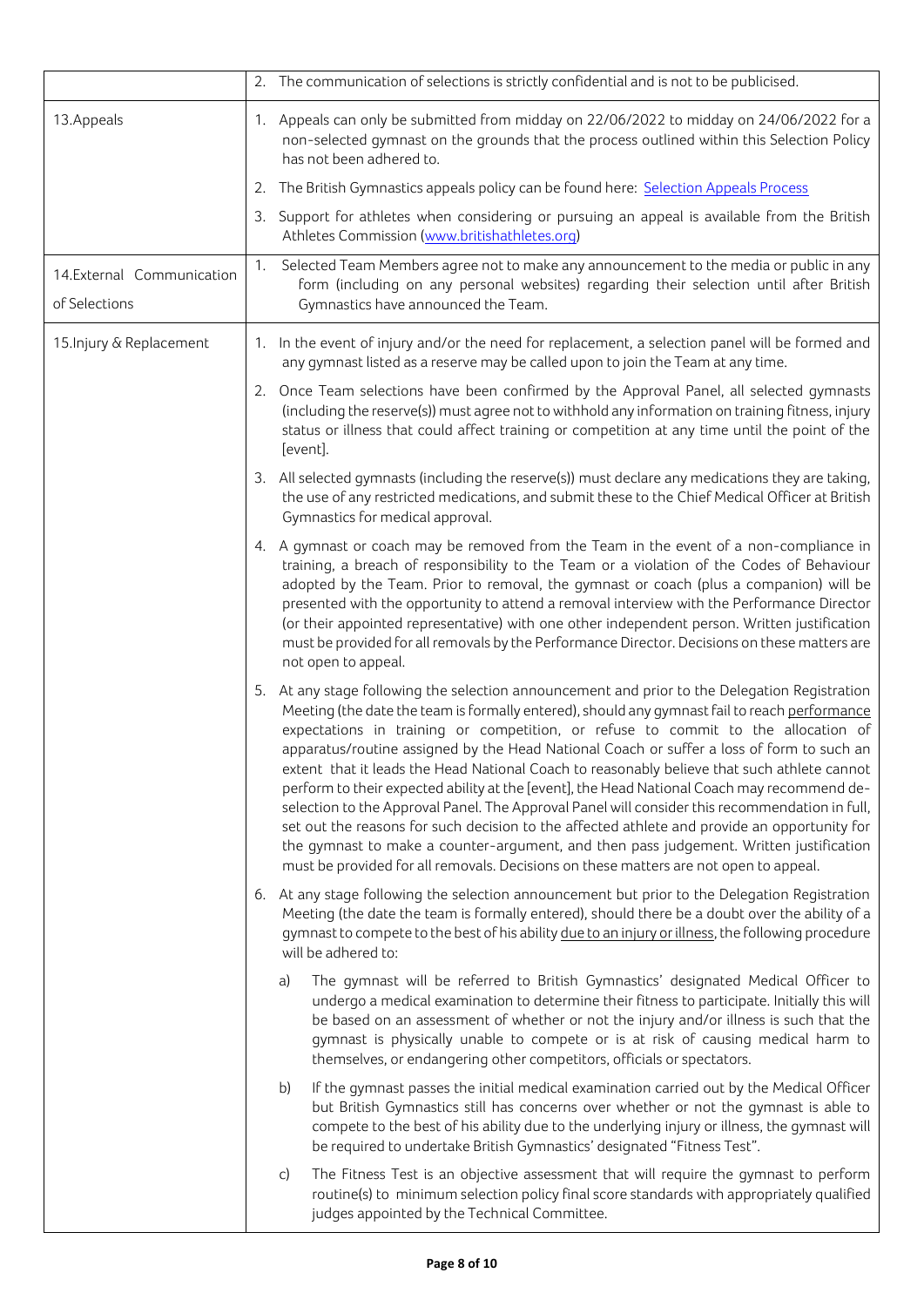|                                                          | In the event that a gymnast fails to complete the Fitness Test to the required standard,<br>d)<br>they will be removed from the Team, a decision that is not open to appeal.                                                                                                                                                                                                                                                                                                                                                                                                                                                                                                                                                                                                                                                                                                                                                                                     |
|----------------------------------------------------------|------------------------------------------------------------------------------------------------------------------------------------------------------------------------------------------------------------------------------------------------------------------------------------------------------------------------------------------------------------------------------------------------------------------------------------------------------------------------------------------------------------------------------------------------------------------------------------------------------------------------------------------------------------------------------------------------------------------------------------------------------------------------------------------------------------------------------------------------------------------------------------------------------------------------------------------------------------------|
|                                                          | 7. Any replacement(s) required will be made by the Head National Coach on the basis of the needs<br>of the Team and will normally come out of the pool of nominated travelling or non-travelling<br>reserves. Decisions on these matters are not open to appeal.                                                                                                                                                                                                                                                                                                                                                                                                                                                                                                                                                                                                                                                                                                 |
|                                                          | 8. Following the DRM, athlete de-selections and replacements are only be allowed in accordance<br>with the FIGs "Late Athlete Replacement Policy". Athletes may be de-selected at this stage due<br>to the athlete no-longer being eligible, or due to injury/illness. In such circumstances, should<br>the British Gymnastics CMO or Performance Director believe injury/illness will impact upon an<br>athlete's potential to deliver a performance at the [Event] at least equivalent to Performance<br>Standards (see section 6) at the date of the selection meeting at which they were nominated<br>due to injury or illness the following process will be undertaken:                                                                                                                                                                                                                                                                                     |
|                                                          | 9. The British Gymnastics CMO (or designated medical representative), will request that the<br>athlete undergoes a medical examination to determine his/her fitness to compete. If the<br>athlete is deemed not fit to compete or refuses to undergo the examination, his/her<br>nomination will be withdrawn, and British Gymnastics will nominate the relevant reserve<br>athlete.                                                                                                                                                                                                                                                                                                                                                                                                                                                                                                                                                                             |
|                                                          | 10. If the athlete satisfies the CMO that he/she is 'fit to compete' and yet the British Gymnastics<br>Coaching team believe he/she will not be able to deliver a performance at least equivalent to<br>Performance Standards at the date of the selection meeting at which they were nominated as<br>a consequence of the underlying injury or illness, the Performance Director, at his sole<br>discretion, may request the athlete undergoes a set of performance tests. The test(s) will be<br>agreed by each of the British Gymnastics CMO (or designated medical representative) and the<br>Head National Coach. If the athlete is unable to perform in the tests at a reasonably equivalent<br>level to what they could have done at the date of nomination in the opinion of the Performance<br>Director, or refuses to undertake the test, they will be withdrawn from the European<br>Championships. At this stage a reserve athlete will be selected. |
| 16. Team Organisation                                    | The Team will attend pre-event Preparation Camps and competitions in accordance to the<br>1.<br>Activity Planner (subject to change).                                                                                                                                                                                                                                                                                                                                                                                                                                                                                                                                                                                                                                                                                                                                                                                                                            |
|                                                          | The team travel dates will be confirmed by 1 <sup>st</sup> July 2022<br>2.                                                                                                                                                                                                                                                                                                                                                                                                                                                                                                                                                                                                                                                                                                                                                                                                                                                                                       |
|                                                          | 3.<br>In the event that they have not already done so, all gymnasts within the Team will be<br>required to sign and comply with the Team Members' Agreement and British Gymnastics'<br>Performance Athlete Agreement 2021-2025.                                                                                                                                                                                                                                                                                                                                                                                                                                                                                                                                                                                                                                                                                                                                  |
|                                                          | In the event that they have not already done so, all coaches within the Team will be required<br>4.<br>to sign and comply with British Gymnastics' 'International and National Representative<br>Coaches Code of Conduct'.                                                                                                                                                                                                                                                                                                                                                                                                                                                                                                                                                                                                                                                                                                                                       |
| 17.Announcement                                          | Selected Team Members agree not to make any announcement to the media or public in<br>1.<br>any form (including on any personal websites) regarding their selection until after British<br>Gymnastics have announced the Team selection.                                                                                                                                                                                                                                                                                                                                                                                                                                                                                                                                                                                                                                                                                                                         |
| 18. Any additional matters<br>not covered by this Policy | Any matters arising from the selection process that are not covered within this policy shall<br>1.<br>be determined by the Approval Panel acting at their sole discretion.                                                                                                                                                                                                                                                                                                                                                                                                                                                                                                                                                                                                                                                                                                                                                                                       |

#### Selection policy for Junior and Senior European Championships, Munich, Germany, in 2022

APPROVED BY: